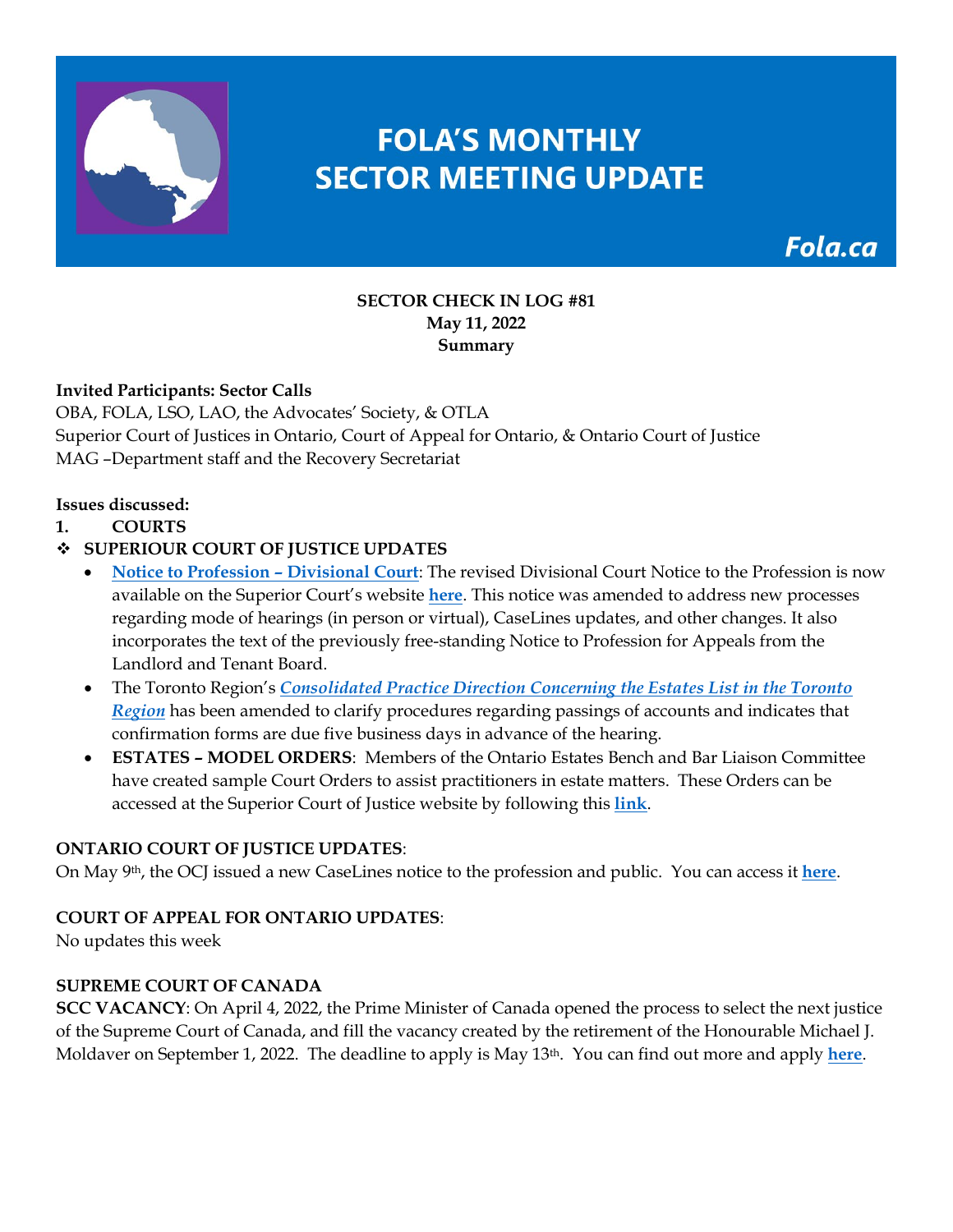### **2. MINISTRY OF THE ATTORNEY GENERAL (MAG)**

 **JUSTICE SERVICES ONLINE UPDATES:** The following enhancements will be deployed on May 30, 2022:

•Security information will be added to the My Account page through a new security information tab in the portal to include information on the benefits of using JSO, the steps taken to protect personal information, an explanation of how information is collected and stored, as well as tips on protecting privacy.

•In the JSO platform, an option will be available for paralegals to create a new account, or edit their existing account, to identify themselves as paralegals. This will create an accurate record of a party's representative in Small Claims Court cases and will automatically populate a paralegal's contact information in future Small Claims Court Submissions Online (SCCSO) submissions.

•For the Civil Submissions Online (CSO), Family Submissions Online and SCCSO portals, staff can now identify minor deficiencies in a document that is accepted for filing and/or issuance through a Notice of Deficiency and share this notice with presiding judicial officers. This enhancement will streamline the acceptance process.

If you would like to discuss this initiative, please contact Vaia Pappas, Director, Operational Support Branch at 416-326-2514.

- **↑ NOTICE TO LEGAL PROFESSION** On April 26, 2022, a regulation was filed to amend court rules and forms for estates proceedings in the Superior Court of Justice: **[O. Reg. 435/22](https://www.ontario.ca/laws/regulation/r22435?search=435%2F22)**, amending the Rules of Civil Procedure. The revised estates forms are published on the **[Ontario Court Forms website](http://ontariocourtforms.on.ca/en/rules-of-civil-procedure-forms/pre-formatted-fillable-estates-forms/)**. The rule and form amendments come into effect on July 1st, 2022.
- **FEES FOR COURT TRANSCRIPTS:** A new court transcript fee schedule came into effect on April 1, 2022. The amending regulation, Ontario Regulation 145/22: Fees for Court Transcripts, can be found **[here](https://www.ontario.ca/laws/regulation/r22145)**.

The changes align with the evolving transcript production model in Ontario, including current court practice directions and new court rules relating to electronic transcripts. MAG anticipates ordering parties will experience efficiencies under the new model, particularly where one electronic transcript is required for filing with the court and can be shared amongst the parties. Overall, MAG's goal is to balance the interests of ordering parties while compensating authorized court transcriptionists (ACTs) for the important role they perform in the justice system. MAG's **[Questions and Answers](https://img1.wsimg.com/blobby/go/63f6349d-d85d-4511-bc5f-4314d54b45d0/downloads/Question%20Answer%20Document%2004MAR2022.pdf?ver=1646430238120) document** provides additional details regarding the implementation of the new transcript fee schedule. If you have any questions, contact Court Reporting Services, Court Services Division at **[CourtReportingServices@Ontario.ca](mailto:CourtReportingServices@Ontario.ca)**.

# **3. MINISTRY OF FINANCE**

 **NON-RESIDENT SPECULATION TAX (NRST):** Effective March 30, 2022, the Non-Resident Speculation Tax (NRST) rate was increased to 20 per cent and expanded provincewide. As a result, the NRST may apply on the purchase or acquisition of an interest in residential property located anywhere in Ontario by individuals who are foreign nationals (individuals who are not Canadian citizens or permanent residents of Canada) or by foreign corporations or taxable trustees. Learn more **[here](https://www.fin.gov.on.ca/en/bulletins/nrst/index.html)**. The NRST applies in addition to the general Land Transfer Tax (LTT) in Ontario.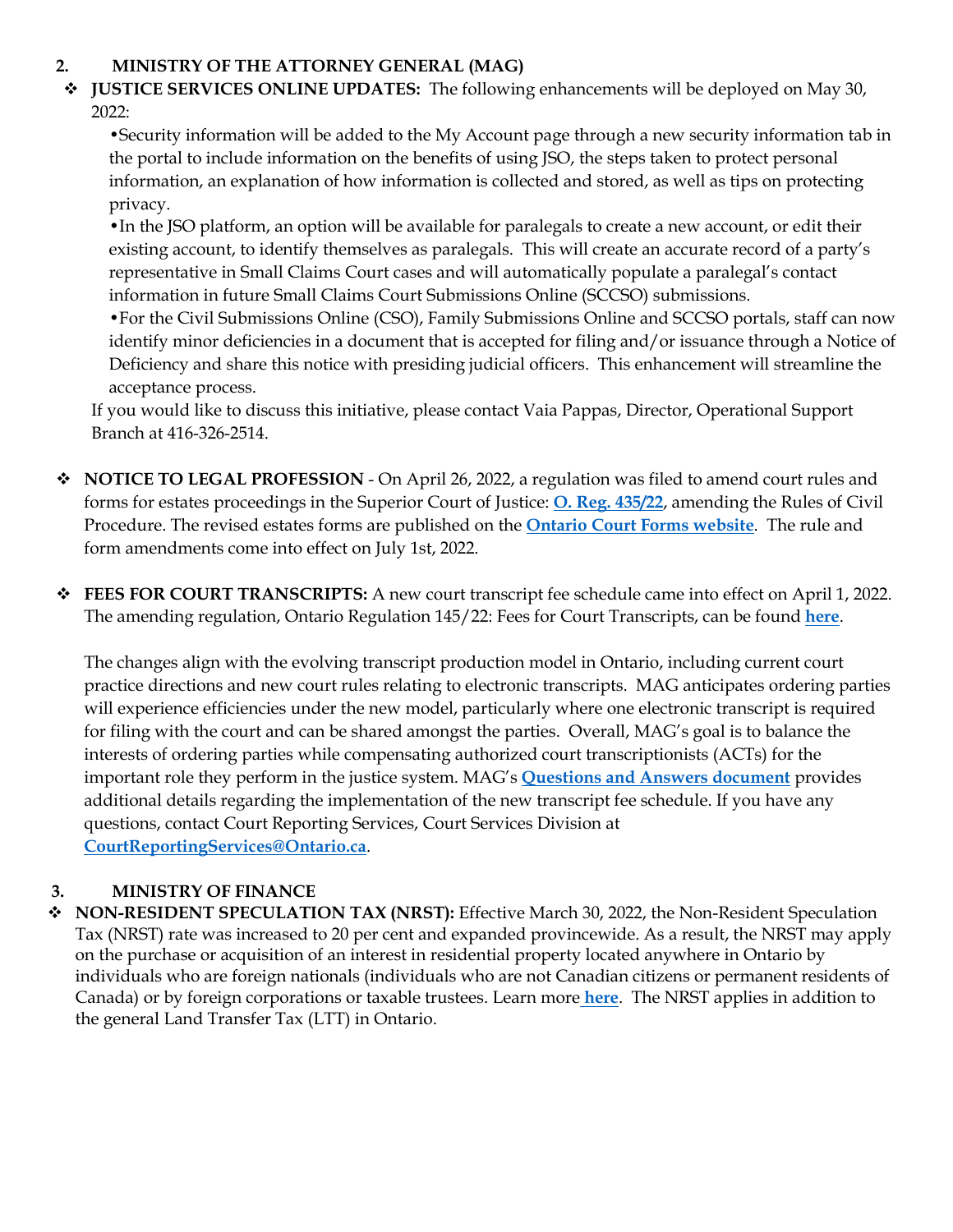## **4. MINISTRY OF CONSUMER AND BUSINESS SERVICES**

## **REBBA PHASE 2**

The Minister of Consumer and Business Service has filed Phase 2 regulations to support the implementation of the Trust in Real Estate Services Act, 2020 (TRESA, 2020). TRESA, 2020 amends the Real Estate and Business Brokers Act, 2002 (REBBA), the legislation that governs real estate brokerages, brokers and salespersons (registrants) in Ontario, setting rules for how they conduct business and interact with the public. Changes will take effect on April 1, 2023. You can learn more **[here](https://fola.ca/real-estate-law)**.

#### **ONTARIO'S NOT-FOR-PROFIT ACT**

Ontario's Not-for-Profit Corporations Act (ONCA) took effect on October 19, 2021. Existing non-profits have 3 years from that date to bring their governing documents into compliance with the new law. Learn more on our new **[ONCA Resource Page](https://fola.ca/onca)**.

#### **5. MINISTRY OF FINANCE**

**BUDGET 2022** - On April 28, 2022, the Ontario Government delivered their 2022 Budget. Titled "Ontario's Plan to Build", it focuses on five pillars: Rebuilding Ontario's Economy; Working for Workers; Building Highways and Key Infrastructure; Keeping Costs Down; A Plan to Stay Open. Read it **[here](https://fola.ca/ministry-of-finance-on)**.

#### **6. RECOVERY SECRETARIAT**

**REMINDER**: Questions about Courthouse operations related to health & safety can be directed to Samantha Poisson at **[MAGrecoverysecretariat@ontario.ca](mailto:MAGrecoverysecretariat@ontario.ca)**.

#### **7. ONTARIO ELECTION UPDATE**

- **AND WE'RE OFF!** Ontario's election 2022 is now underway! Learn how you can get involved **[here](https://fola.ca/ontario-election-2022)**.
- **ONTARIO ELECTION PLATFORMS**: The NDP and Liberal Party have released their Election 2022 Platforms and the Ontario PCs are widely expected to lean on their recent 2022 Budget in their Platform. You can learn more on our **[Ontario 2022 Election page](https://fola.ca/ontario-election-2022#a50839c7-72b7-43a2-b5df-cdc78c88b06f)**.

#### **8. JOBS**

## **PUBLIC PROSECUTION SERVICE OF CANADA**

The Public Prosecution Service of Canada is inviting applications from private-sector lawyers or law firms with experience in prosecuting or defending criminal matters, to act as Agents of the Director of Public Prosecutions. Fixed-Term Agreements (contracts) are currently available in Parry Sound, including the satellite court of Sunridge (Deadline is May 15th) and Muskoka, including the court locations of Bracebridge and Huntsville (Deadline is May 31st). Learn more **[here](https://fola.ca/jobs)**.

## **9. LSO**

- **◆ DEPOSIT INSURANCE PROTECTION RULES:** The Government of Canada has made important changes to the rules governing deposit insurance protection for funds held in trust under the **[Canada](https://trk.cp20.com/click/cet0-2ir8no-xmmsb7-a98l2oy7/)  [Deposit Insurance Corporation Act](https://trk.cp20.com/click/cet0-2ir8no-xmmsb7-a98l2oy7/)**. Now in effect, the Canada Deposit Insurance Corporation (CDIC) requires that "professional trustees," including lawyers and paralegals, who hold deposits in trust in their professional capacity at a CDIC member institution meet new requirements. For more information about these new requirements, review the CDIC's **[For Professional Trustees](https://trk.cp20.com/click/cet0-2ir8no-xmmsb8-a98l2oy8/)** page and its guide, **[What You Need](https://trk.cp20.com/click/cet0-2ir8no-xmmsb9-a98l2oy9/)  [to Know – Professional Trustees](https://trk.cp20.com/click/cet0-2ir8no-xmmsb9-a98l2oy9/)**.
- **LAWYER LICENCING PILOT PROJECT:** On January 17, 2022, the Law Society, in partnership with the SCJ and the OCJ, launched a pilot project which allows eligible lawyer licensing candidates (namely articling students, LPP students and candidates completing their placements as part of the integrated practice curriculum program at Lakehead or Ryerson) to attend an increased number of matters related to family law cases without first needing the permission of the court pursuant to Rule 4(1)(c) of the *Family Law Rules*. To help support the pilot project's